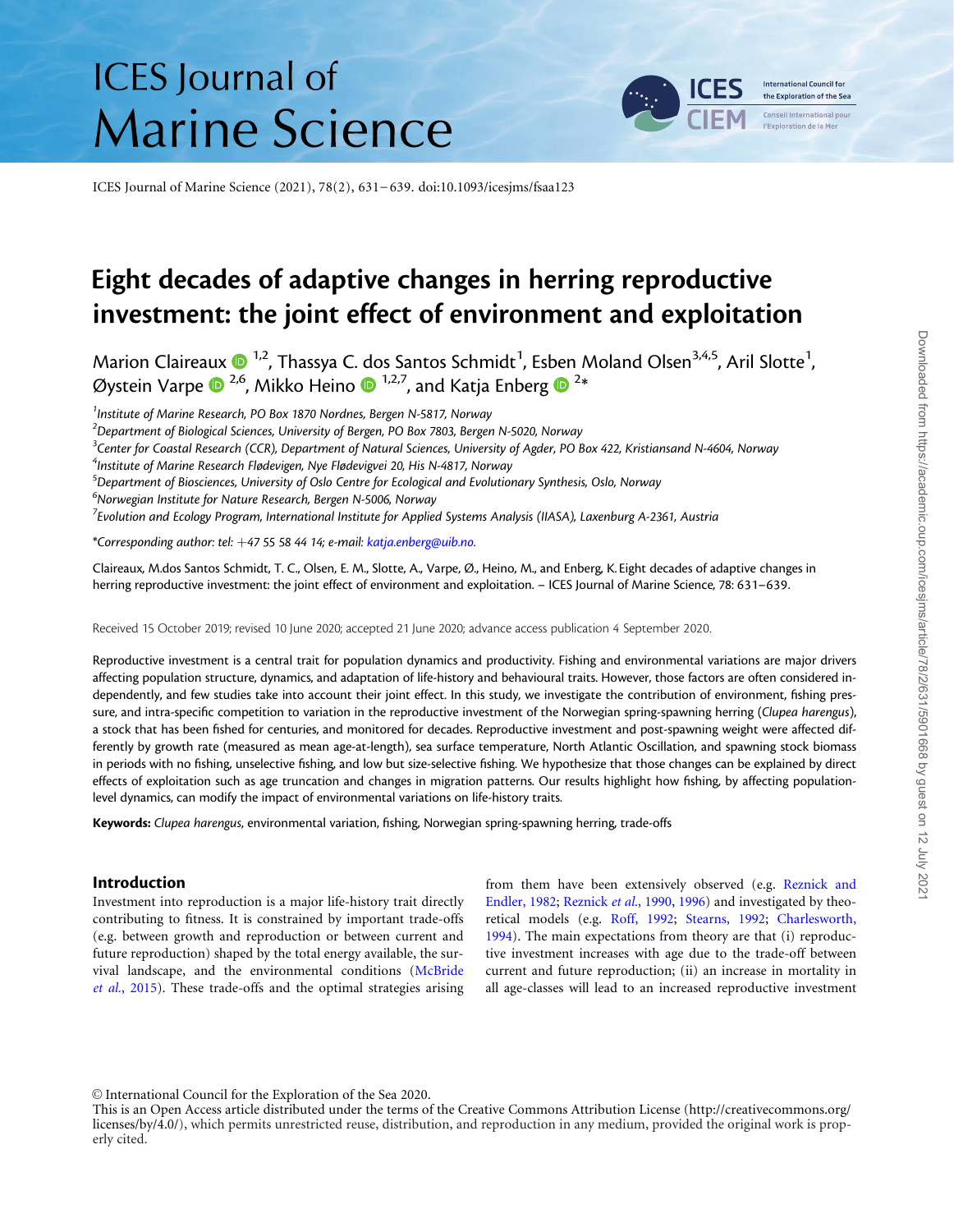earlier in life; and (iii) similarly, if mortality increases after a certain age (or in one specific age class), reproductive investment increases before and decreases after that age [\(Fabian and Flatt,](#page-7-0) [2012\)](#page-7-0).

Fisheries are an important source of mortality in exploited stocks and have the capacity to induce changes in life-history traits of wild populations through two major mechanisms ([Rijnsdorp and van Leeuwen, 1992](#page-8-0); [Reznick and Yang, 1993](#page-8-0); [Law,](#page-7-0) [2000\)](#page-7-0): first, by removing individuals, fishing can induce compensatory changes in density-dependent traits such as growth. Those changes are plastic, usually occur fast, and are easily reversible, at least in principle. Second, by changing the selection landscape and introducing an additional source of mortality, fishing can induce more durable, evolutionary changes in traits important for a stock's dynamics and productivity ([Trippel, 1995;](#page-8-0) [Rochet, 1998](#page-8-0); [Law, 2000\)](#page-7-0). Such fishing-induced evolution has been widely documented, most frequently as a decrease in age and size at maturation [\(Ernande](#page-7-0) et al., 2004; [Jorgensen](#page-7-0) et al., 2007; [Heino](#page-7-0) et al., [2015\)](#page-7-0).

Another, often overlooked, effect of exploitation is its joint effect with environment [see [Planque](#page-8-0) et al. (2010) for a review]. At the population level, the removal of individuals can alter the age-structure, biocomplexity ([Hilborn](#page-7-0) et al., 2003), and spatial range of a population ([Corten, 2001\)](#page-6-0), which, in turn, can decrease its buffering capacity [\(Field and Francis, 2002](#page-7-0)) and tighten the link between recruitment and environmental conditions [\(Brander,](#page-6-0) [2005\)](#page-6-0). At the individual level, [Morrongiello](#page-7-0) et al. (2019) showed that exploitation affects the expression of growth thermal reaction norms in the purple wrasse and, therefore, modifies the adaptive capacity of the species to deal with climate change. To our knowledge, very limited number of studies have considered the joint effect of exploitation and environmental variation on reproductive investment ([Hidalgo](#page-7-0) et al., 2012).

Norwegian spring-spawning herring (NSS herring; Clupea harengus) is a widely distributed and very abundant pelagic fish, with a current stock size of  $\sim$ 4 million tons [\(ICES, 2018\)](#page-7-0). It can live up to 25 years and reach a body length of 40 cm. It presents an indeterminate, density-dependent growth and reproduces annually after maturation (i.e. iteroparity). A very specific characteristic of NSS herring is its extensive migrations between spawning, feeding, and overwintering grounds ([Dragesund](#page-7-0) et al., [1997;](#page-7-0) Varpe et al.[, 2005\)](#page-8-0). The amount of energy allocated to its basic needs (e.g. growth, reproduction) largely depends on the amount of resources acquired during the short feeding season (Slotte, [1999a, b;](#page-8-0) [Stephens](#page-8-0) et al., 2009; [Kennedy](#page-7-0) et al., 2011), when it preys mainly on Calanus sp. Around September, NSS herring migrates to the overwintering grounds, currently located along the northern part of the Norwegian coast. In January, it starts swimming southwards and spawns between February and April, mainly off the coast of Møre in central Norway ([Slotte and](#page-8-0) [Fiksen, 2000\)](#page-8-0). This capital breeder type of strategy (Jönsson, [1997\)](#page-7-0) makes NSS herring a particularly interesting study species to investigate relationships between environmental conditions, resource acquisition, and trade-off between growth and reproduction.

NSS herring has been exploited for centuries. Catches increased steadily from the 1920s onwards. Modernization of the fleet in the early-1960s kept the numbers increasing, with the highest annual catch recorded in 1966, reaching almost two million tonnes. However, catches rapidly dropped and, in the late-1960s, over-harvesting caused the stock to collapse, leading to the closing of the fishery [\(Toresen and Østvedt, 2000;](#page-8-0) [Sandberg,](#page-8-0) [2010\)](#page-8-0). Almost 15 years later, the strong 1983 year-class allowed the stock to recover. During the decades preceding the collapse, no minimum landing size existed and the average catch size in the last two decades before the collapse was 22 cm, and large amounts of immature fish were caught (calculated from [ICES,](#page-7-0) [2019\)](#page-7-0). This fishery on small herring has been suggested to have led to growth overfishing and, together with overall too high catch rates and resultant recruitment overfishing, contributed to the collapse ([Sandberg, 2010\)](#page-8-0). Iceland and USSR established a minimum landing size limit of 25 and 26 cm in 1970, respectively, and Norway established a minimum landing size limit at 20 cm in 1970 and further increased it to 25 cm in 1977 [\(Sandberg, 2010](#page-8-0)). Consequently, during the collapse period (here defined as 1970– 1989) the average size in catch was 29 cm (calculated from [ICES](#page-7-0) [\(2019](#page-7-0)), although strict restrictions were in place and catches were only a fraction of those before and after this period. In the last period (1990–2015), the average catch size was 34 cm (calculated from [ICES, 2019\)](#page-7-0).

Given the long and, at times, heavy exploitation history of this stock, it is surprising that so far only two papers have attempted to disentangle the effects of exploitation and environment for the NSS herring life-history traits. Focusing on size and age at maturation, [Engelhard and Heino \(2004a,](#page-7-0) [b\)](#page-7-0) detected weak changes attributable to fisheries-induced evolution and could not conclude on the presence of evolutionary changes. Adaptation to fishing in NSS herring might be occurring through other life-history traits, but these have so far been mainly studied in the light of environmental and internal drivers [body growth and trade-off between number and size of oocytes ([dos Santos Schmidt](#page-6-0) et al., 2020), gametogenesis [\(dos Santos Schmidt](#page-6-0) et al., 2017), spawning migration (Slotte, [1999a, b\)](#page-8-0), and timing of maturation [\(Slotte and](#page-8-0) [Fiksen, 2000](#page-8-0))]. Because reproductive investment together with survival and recruitment success forms the basis of stock productivity and resilience, investigating the long-term changes in reproductive investment and the joint effects of environment and exploitation on this trait is necessary to increase our understanding of the stock's dynamics.

In this study, we use multivariate regression analyses to investigate changes in the reproductive investment and the postspawning weight of NSS herring in a time period ranging from 1935 to 2015 and spanning from open access fishery via a collapse to a well-managed fishery. We set out to investigate the joint effect of fishing and environmental variations on reproductive investment by comparing the relationship between a proxy of gonad weight and environmental variables at different periods, corresponding to different exploitation patterns and population states.

# Material and methods Data description and selection

Our dataset consists of a combination of survey and catch data collected by the Institute of Marine Research (Norway) from 1935 to 2015. Data were first visually inspected and clearly false outliers removed. Only data sampled in the geographical limits determined for the NSS herring stock, in the Norwegian Sea (above 58 N), were used.

Until the mid-1970s, purse seine was the main gear used for the sampling, while both purse seine and pelagic trawl dominated afterwards ([Supplementary Figure S1](https://academic.oup.com/icesjms/article-lookup/doi/10.1093/icesjms/fsaa123#supplementary-data)). A comparison of the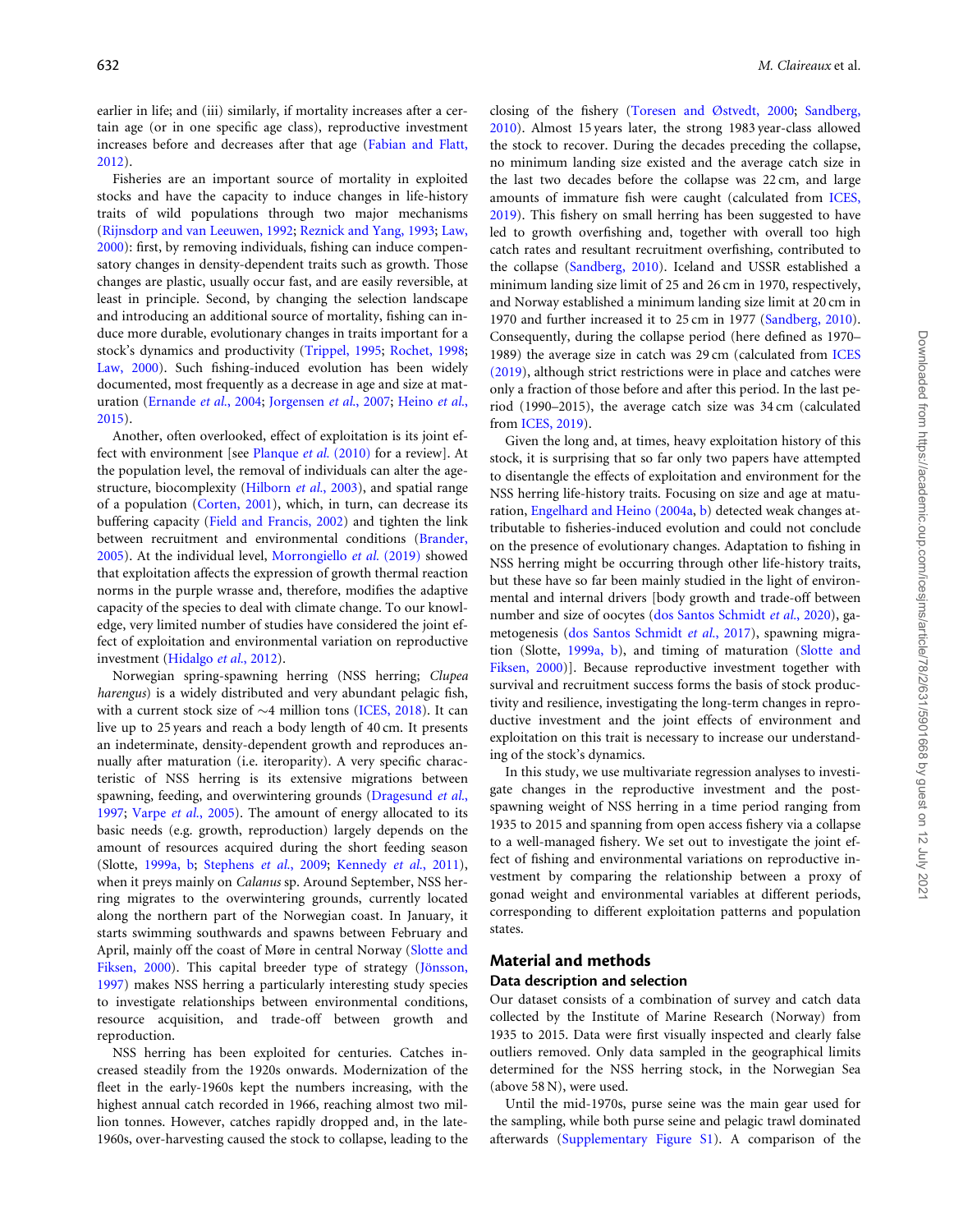samples taken by these two main gear types in the same period revealed that pelagic trawls caught lighter individuals compared to seines ([Supplementary Figure S2](https://academic.oup.com/icesjms/article-lookup/doi/10.1093/icesjms/fsaa123#supplementary-data) and [Table S1](https://academic.oup.com/icesjms/article-lookup/doi/10.1093/icesjms/fsaa123#supplementary-data)). We therefore excluded individuals sampled with pelagic trawls from further data analysis to avoid any bias due to changes in sampling gear. There were no statistical differences between females and males, and we therefore pooled both sexes together ([Supplementary](https://academic.oup.com/icesjms/article-lookup/doi/10.1093/icesjms/fsaa123#supplementary-data) [Figure S3](https://academic.oup.com/icesjms/article-lookup/doi/10.1093/icesjms/fsaa123#supplementary-data) and [Table S2](https://academic.oup.com/icesjms/article-lookup/doi/10.1093/icesjms/fsaa123#supplementary-data)).

The selected data contained 126 664 sexually mature individuals (99 808 maturing/mature and 23 920 spent), sampled along the Norwegian coast between January and April ([Supplementary](https://academic.oup.com/icesjms/article-lookup/doi/10.1093/icesjms/fsaa123#supplementary-data) [Figure S4](https://academic.oup.com/icesjms/article-lookup/doi/10.1093/icesjms/fsaa123#supplementary-data)). For each individual, the following parameters were considered: whole body weight (g), total length (cm), sex, maturity stage and age (years; read from scales) [\(Mjanger](#page-7-0) et al., 2006).

Gonad weight measured directly was available only from 1994 onwards. We therefore needed a proxy of reproductive investment available through the whole time series. In capital breeders such as Atlantic herring, reproductive investment can reliably be estimated from the energy loss during spawning ([Rijnsdorp](#page-8-0) et al., 2005). Because each individual could only be observed once, the reproductive investment  $R$  at year  $i$  was estimated at the population level as the difference between the mean weight before spawning  $W_{\text{pre}}$  and the mean weight after spawning  $W_{\text{post}}$  at year  $i(1)$ 

$$
R_i = W_{\text{pre}_i} - W_{\text{post}_i}.\tag{1}
$$

This measurement was obtained by first aggregating individuals of similar length (1-cm bins) and maturity stage. Even though it would have been desirable to aggregate the data also by age class, this was not possible due to the limited number of observations per year. However, age plays a smaller role than length and condition in NSS herring [\(Slotte 1999a, b;](#page-8-0) [Slotte and Fiksen,](#page-8-0) [2000\)](#page-8-0), and age distribution is relatively similar between sampled pre-spawning and spent individuals both across (Supplementary Figures S8 and S9) and within ([Supplementary Figure S10\)](https://academic.oup.com/icesjms/article-lookup/doi/10.1093/icesjms/fsaa123#supplementary-data) years, increasing the confidence in our proxy of reproductive investment.

The annual pre-spawning weight-at-length was calculated as the mean weight of maturing and mature fish (maturity stages 4 and 5), and the post-spawning weight-at-length as the mean weight of the spent individuals (maturity stages 7 and 8) ([Mjanger](#page-7-0) et al., 2006). Weight measurement up until April was considered to exclude as much as possible the weight gained during the feeding season starting around May. Note that males and females were pooled together as weight-at-length data were not affected by sex [\(Supplementary Figure S3;](https://academic.oup.com/icesjms/article-lookup/doi/10.1093/icesjms/fsaa123#supplementary-data) [Engelhard and Heino,](#page-7-0) [2004a\)](#page-7-0).

NSS herring usually first reproduces at a length between 29 and 30 cm but can start maturing from sizes as small as 27 cm ([Toresen, 1990](#page-8-0); [Engelhard and Heino, 2004a](#page-7-0)). In our analyses, we focused on the most abundant length classes—from 31 to 36 cm—and excluded any year and length class combination with <5 pre- or post-spawning individuals.

To confirm our choice of reproductive investment index, we compared it to gonad weight data available from 1994 onwards. We regressed the mean annual gonad weight against our index for each length class, to evaluate the significance of the relationship between the two datasets. In addition, we estimated the correlation between the gonad data and our index using the Pearson's correlation coefficient. Slopes for length classes 33 cm

**Figure 1.** Time series of the mean annual gonad weight (plain line) and of our proxy for reproductive investment (dots) for length classes 31–36 cm. The shaded areas represent different time periods: before the collapse where fishing was unselective (white, 1935– 1969), during the collapse where fishing was anecdotal and regulated with minimum landing size (light grey, 1970–1989), and after the collapse where fishing was regulated with minimum landing size and a harvest control rule (dark grey, 1990–2015.).

and above were significantly positive but not for length classes 31 and 32 cm (although close to significance for size 32 cm, [Supplementary Table S2](https://academic.oup.com/icesjms/article-lookup/doi/10.1093/icesjms/fsaa123#supplementary-data)). The R-squared and Pearson's correlation coefficient showed reasonable values for length classes 33– 36 cm ( $\mathbb{R}^2$  between 0.53 and 0.75; Pearson's coefficient from 0.73 to 0.87). However, it seems that our index is weakly correlated to gonad weight for length class 31 ([Supplementary Table S2](https://academic.oup.com/icesjms/article-lookup/doi/10.1093/icesjms/fsaa123#supplementary-data)). Nevertheless, we consider our proxy to acceptably reflect reproductive investment (Figure 1).

#### Selection of explanatory variables

The choice of explanatory variable was limited by collinearity and time coverage of potential time series. Many potentially important variables such as zooplankton density, competitor abundance, and detailed oceanographic information had to be ignored because the available time series were too short. As our interest in this study lies in the long-term patterns, we chose to focus on explanatory variables for which time series covering the whole period of our dataset (1930–2015) were available.

Temperature is an important driver of many physiological processes and can also affect resource availability and allocation [\(Clarke and Johnston, 1999](#page-6-0); Pörtner et al., 2008). This was accounted for by the averaged Norwegian Sea surface temperature (SST) [\(National Center for Atmospheric Research, 2017](#page-7-0)) during the feeding season (May to August, [Supplementary Figure S11](https://academic.oup.com/icesjms/article-lookup/doi/10.1093/icesjms/fsaa123#supplementary-data)).

The North Atlantic Oscillation (NAO) [\(National Center for](#page-7-0) [Atmospheric Research, 2017\)](#page-7-0) describes the large-scale fluctuations in the difference of atmospheric pressure between the Icelandic low-pressure centre and the Azores high-pressure ridge. It is associated with the strength of the westerly winds across the Nordic Seas and governs the circulation's strength of Atlantic and

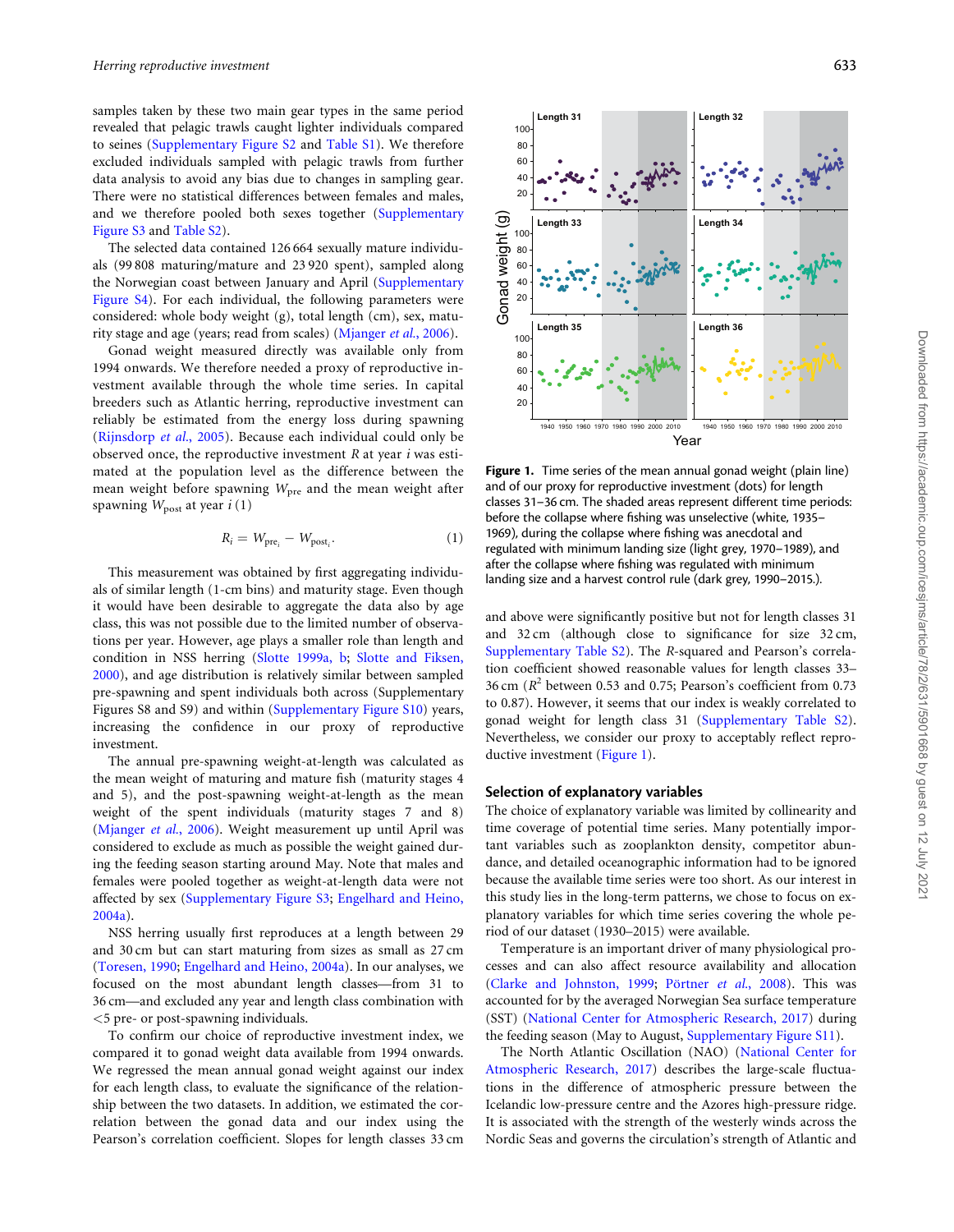Arctic waters in the area. Plankton abundance in a given year is shown to be correlated to the spring NAO the year before ([Skjoldal, 2004\)](#page-8-0). The averaged NAO in spring (March to May) 2 years before spawning was therefore used as a proxy for feeding conditions [\(Supplementary Figure S12\)](https://academic.oup.com/icesjms/article-lookup/doi/10.1093/icesjms/fsaa123#supplementary-data).

We selected the spawning stock biomass (SSB) as an estimate of intra-specific competition (Olsen et al.[, 2007](#page-7-0); Huse [et al.](#page-7-0), [2012\)](#page-7-0). We used the log-transformed SSB in the analyses to linearize the relationship between SSB and our explanatory variable. The stock assessment used for advisory purposes only spans from 1988 onwards [\(ICES, 2017](#page-7-0)), but for the reference point estimation purposes a stock assessment with a longer time perspective has been conducted [\(ICES, 2018;](#page-7-0) Aanes, pers. comm., see [Supplementary Figure S12](https://academic.oup.com/icesjms/article-lookup/doi/10.1093/icesjms/fsaa123#supplementary-data) for SSB).

To account for potential trade-offs between growth and reproduction, the mean age-at-length (referred to as Age (at length) in the rest of the manuscript) was included as it reflects differences in growth rates—high age-at-length corresponds to slow somatic growth, and vice versa.

Finally, human activities have the potential to induce changes in the life-history traits of wild populations. As the fishery's selectivity and activity changed during the last 80 years, and as there was no other measurement of selectivity, the data were divided into three periods: (i) where fishing was non-selective and intense in the last part of the period (1935–1969), (ii) collapse period when there was very little targeted fishing (1970–1989), and (iii) after the collapse period when fishing has been kept low and a minimum landing size of 25 cm has been in effect (1990–2015).

The reproductive investment at any given year can be assumed to be affected by environmental factors experienced by NSS herring the year before the spawning season (e.g. down-regulation through atresia; [Kurita](#page-7-0) et al., 2003), but also up to 4 years before the spawning event considered (e.g. reduction in oogonia production through apoptosis; [dos Santos Schmidt](#page-6-0) et al., 2020). However, due to the nature of our data, individuals of different ages were aggregated and it becomes difficult to determine which lag is the most appropriate. To account for this effect, each covariate, except Age (at length), was averaged over 3 years before the spawning season.

#### Statistical analyses

To explain the variation in the reproductive effort and the postspawning weight, we used multivariate linear models. As Age (at length) and SSB were collinear, we used two separate models (2 and 3, respectively) to study their respective effect

$$
Weight \alpha_{ij} + \beta_{1_{ij}} SST + \beta_{2_{ij}} Age + \beta_{3_{ij}} NAO + \varepsilon,
$$
 (2)

$$
Weight \alpha_{ij} + \beta_{1ij} SST + \beta_{2ij} SSB + \beta_{3ij} NAO + \varepsilon,
$$
 (3)

where weight is the reproductive investment or the postspawning weight,  $\alpha_{ii}$  is the intercept associated to length class i and period *j*,  $\beta_{1ii}$  to  $\beta_{3ii}$  are the slopes corresponding to the different covariates for each length class  $i$  and period  $j$ , and  $\varepsilon$  is the remaining variation.

Our goal being to find the simplest model explaining the variations in reproductive investment and post-spawning weight, selection of the environmental variables was made using the backward selection, i.e. starting with the full model and sequentially removing variables until we reached the most parsimonious models (as measured by the AIC). All the analyses were performed with R ([R Core Team, 2019\)](#page-8-0). Goodness of fit and potential autocorrelation were assessed by visual inspection of the residuals ([Supplementary Figures S13–S20\)](https://academic.oup.com/icesjms/article-lookup/doi/10.1093/icesjms/fsaa123#supplementary-data).

## Results

#### Reproductive investment

The most parsimonious models for describing the long-term variations in NSS herring reproductive investment included all the covariates, but not all interactions with length  $i$  and period  $j$  (4 and 5), and are summarized in [Supplementary Tables S3 and S4](https://academic.oup.com/icesjms/article-lookup/doi/10.1093/icesjms/fsaa123#supplementary-data)

$$
R_{ij}\alpha_{ij} + \beta_{1j} \text{SST} + \beta_{2ij} \text{Age} + \beta_{3j} \text{NAO} + \varepsilon; R^2 = 0.52, \tag{4}
$$

$$
R_{ij}\alpha_{ij} + \beta_{1j} \text{SST} + \beta_{4ij} \text{SSB} + \beta_{3j} \text{NAO} + \varepsilon; R^2 = 0.55. \tag{5}
$$

As expected, the reproductive investment was, in general, higher for larger individuals ([Figure 2](#page-4-0)). For all length classes, gonad weight was the lowest during the collapse (period 2, 1970– 1989) and relatively similar between periods 1 and 3 (1935–1969; 1990–2015).

The effect of SST and NAO on the reproductive investment was dependent on the period, but not on the length class ([Supplementary Table S3](https://academic.oup.com/icesjms/article-lookup/doi/10.1093/icesjms/fsaa123#supplementary-data)). Before the collapse (period 1), the gonad weight seemed hardly influenced by SST, while it decreased with an increasing NAO. This last relationship got reversed during the collapse period (period 2), as gonad weight increased with NAO but became non-significant after the collapse (period 3). The effect of SST switched from being non-significant to positive during and after the collapse. However, the significance of this relationship varied between the model including SSB or including Age (at length) [\(Supplementary Tables S3 and S4\)](https://academic.oup.com/icesjms/article-lookup/doi/10.1093/icesjms/fsaa123#supplementary-data). It should therefore be interpreted with caution.

The effect of Age (at length) changed between length and period [\(Figure 2](#page-4-0) and [Supplementary Table S3\)](https://academic.oup.com/icesjms/article-lookup/doi/10.1093/icesjms/fsaa123#supplementary-data). Note that [Figure 2](#page-4-0) illustrates mean annual growth rate instead of Age (at length), and as high Age (at length) corresponds to slow mean annual growth rate, the slopes in [Figure 2](#page-4-0) have the opposite direction than what is described below. Before the collapse (period 1), the relationship between Age (at length) and gonad weight was not significant, even though it shifted progressively from negative (31-cm length class) to positive (36-cm length class). During the collapse (period 2), Age (at length) had a significant negative effect for all length classes, at the exception of length class 36 cm, for which it was non-significant. On the opposite, after the collapse (period 3), the slope between Age (at length) and reproductive investment started as non-significant for length class 31 cm and progressively increased, to become significantly positive for length class 36 cm.

Before the collapse, the reproductive investment was positively correlated with SSB in all length classes [\(Figure 2](#page-4-0) and [Supplementary Table S4\)](https://academic.oup.com/icesjms/article-lookup/doi/10.1093/icesjms/fsaa123#supplementary-data). This relationship changed to significantly negative during the collapse period, at the exception of length class 36 cm, for which it became non-significant. After the collapse, the effect of SSB on the reproductive investment became non-significant, at the exception of length class 36 cm, for which it became positive.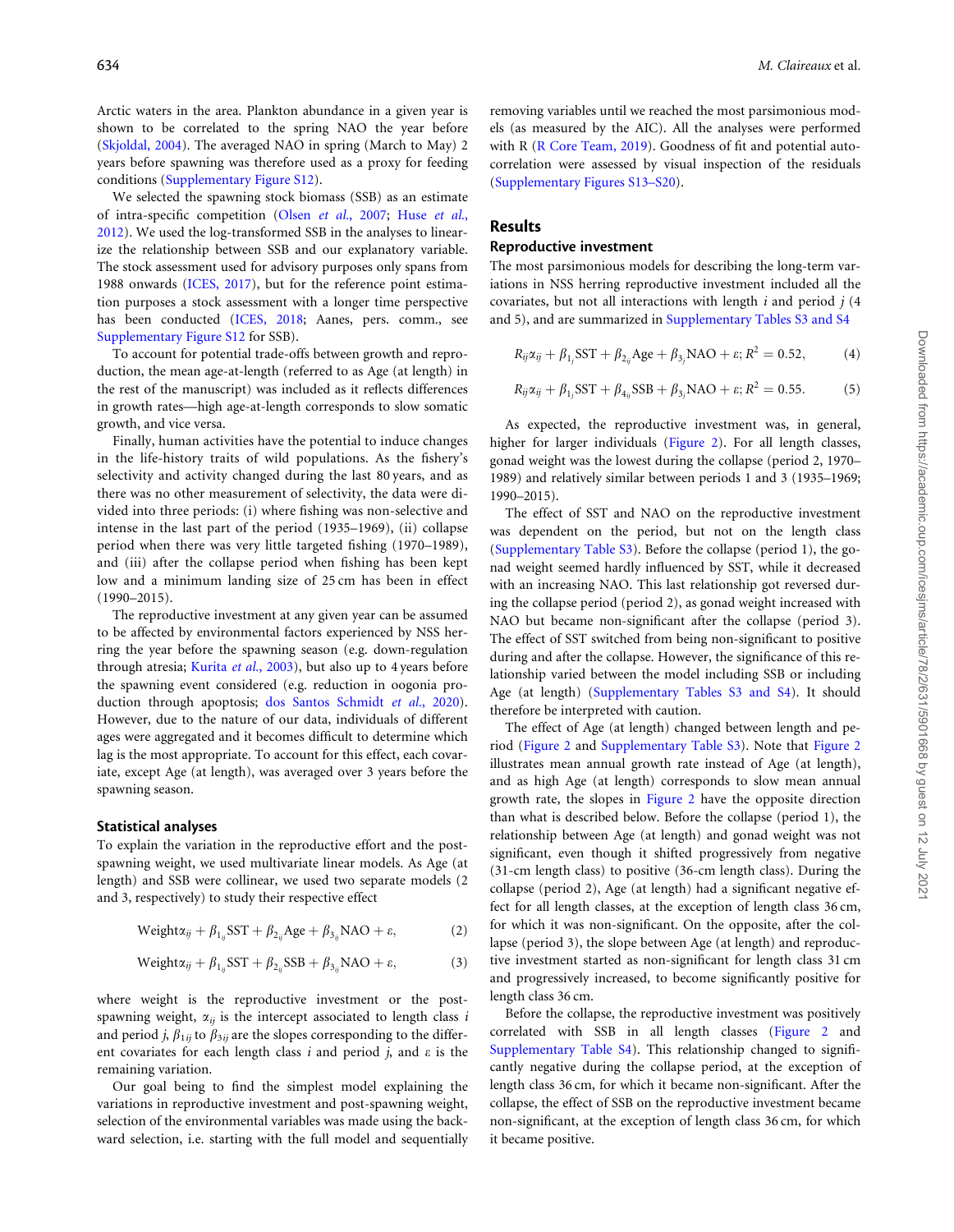<span id="page-4-0"></span>

Figure 2. Effect of mean age-at-length (upper row) and SSB (middle row, note that the x-axes use different scales) on the reproductive investment of NSS herring for each length class and period. For the sake of visualization and interpretation, we used the mean yearly growth (size divided by mean age-at-length) to represent the trade-off between growth and gonads rather than mean age-at-length directly. The bottom row shows how the SSB varied since 1930. Until 1970, there were no minimum size limits, and both adult and juvenile herring were caught. The fishing pressure intensified in the early-1960s and the stock collapsed a few years later. The stock started to recover with the exceptionally abundant 1983 length class and was considered fully recovered by 1989. Since its recovery, the stock has been closely monitored and managed with harvest control rule and minimum size limit has been in effect.

#### Post-spawning weight

The final models to study the long-term variations in NSS herring post-spawning weight included all the covariates except SSB, but not all interactions with length  $i$  and period  $j$  (6 and 7). Some auto-correlation was detected in the residuals and was dealt with by adding a first-order autoregressive structure to the model, using the "gls()" function in R from the nlme package ( $R$  Core [Team, 2019](#page-8-0)). As  $R^2$  is not computed for these models, we calculated a pseudo  $R^2$  (p. $R^2$ ) as the correlation between raw and fitted data

$$
W_{\text{post}_{ij}} \alpha_{ij} + \beta_{1j} \text{SST} + \beta_{2i} \text{Age} + \beta_{3j} \text{NAO}; p. R^2 = 0.88. \tag{6}
$$

$$
W_{\text{post}_{ij}} \alpha_{ij} + \beta_{1j} \text{SST} + \beta_{3j} \text{NAO}; p. R^2 = 0.87. \tag{7}
$$

As expected, bigger individuals also had a heavier postspawning weight ([Supplementary Tables S5 and S6](https://academic.oup.com/icesjms/article-lookup/doi/10.1093/icesjms/fsaa123#supplementary-data)). Post-

spawning weight was relatively similar before (period 1) and after the collapse (period 3) but higher during the collapse (period 2). SST had a negative effect on post-spawning weight before and during the collapse, but became positive, after the collapse [\(Supplementary Tables S5 and S6](https://academic.oup.com/icesjms/article-lookup/doi/10.1093/icesjms/fsaa123#supplementary-data)). The significance of this relationship was different depending on whether Age (at length) or SSB was used in the model. It should therefore be interpreted with caution. The effect of NAO on post-spawning weight switched from negative before and during the collapse to positive after the collapse.

The effect of Age (at length) on post-spawning weight was the same before (period 1) and during the collapse (period 2) but varied between length classes [\(Supplementary Table S5](https://academic.oup.com/icesjms/article-lookup/doi/10.1093/icesjms/fsaa123#supplementary-data)): it switched progressively from significantly positive for the 31-cm length class to non-significant for the 36-cm length class. After the collapse (period 3), the post-spawning weight was positively correlated to Age (at length) for length classes 31–33 cm, but this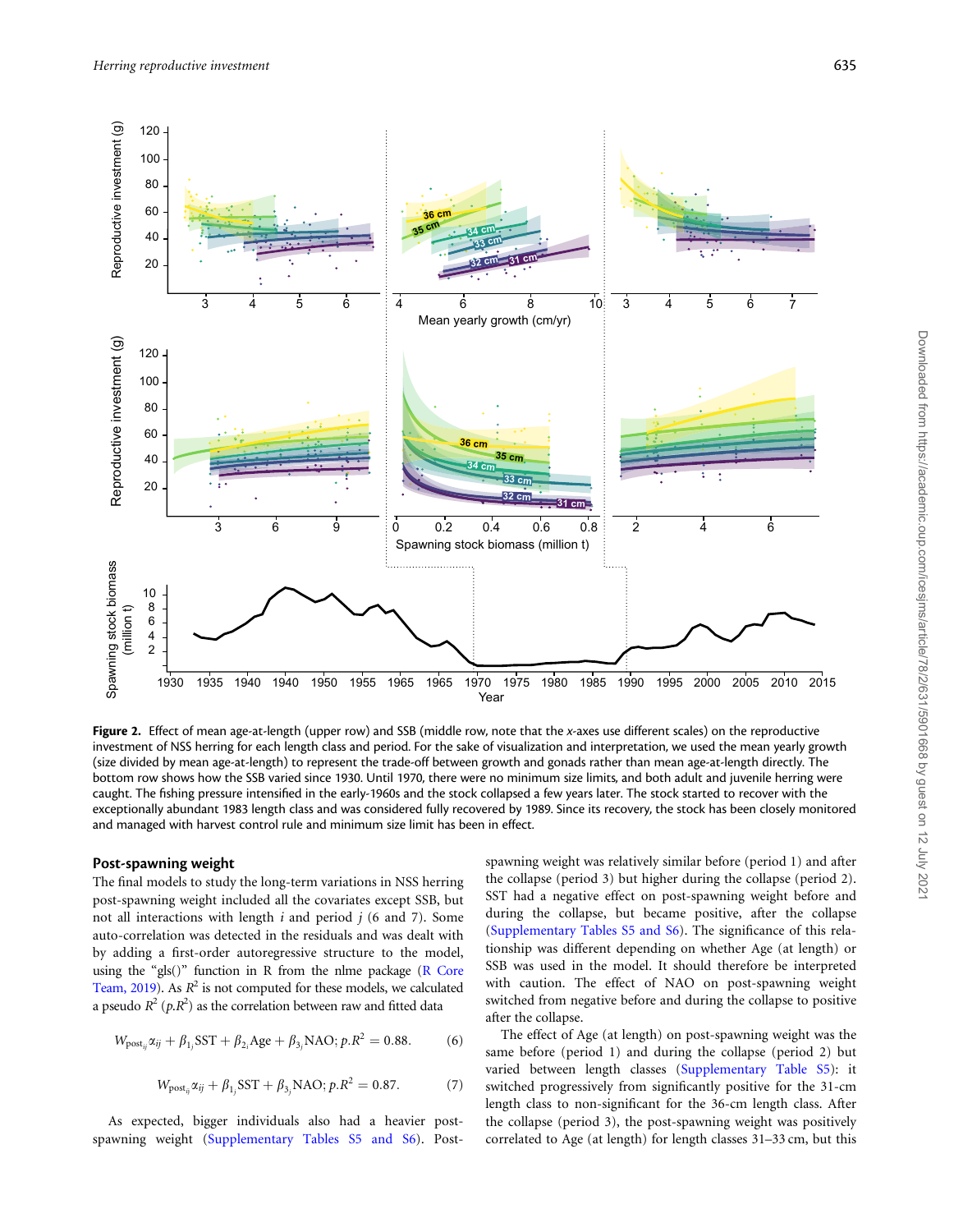<span id="page-5-0"></span>relationship was not significant for the others. Our analysis showed no statistical relationship between SSB and postspawning weight.

# Discussion

Disentangling the effects of environment and fishing pressure on exploited fish stocks is a complex but major task to increase our understanding of population- and ecosystem-level processes observed and can hopefully help build sustainable management plans. However, only a few studies have explored the joint effect of exploitation and environmental variation [reviewed by [Planque](#page-8-0) et al. (2010)] and focused mainly on population-level dynamics such as recruitment [\(Brander, 2005](#page-6-0); [Ottersen](#page-8-0) et al., 2006), migration patterns ([Petitgas](#page-8-0) et al., 2006), and stock's resilience and productivity [\(Hilborn](#page-7-0) et al., 2003; [Kjesbu](#page-7-0) et al., 2014; [Le Bris](#page-7-0) et al.[, 2018\)](#page-7-0). To our knowledge, only one study investigated the combined effect of exploitation and environment at the individual level (on growth; [Morrongiello](#page-7-0) et al., 2019). Our study brings insight into how population size, status, and exploitation can change the relationship between a population's reproductive investment and environmental factors.

#### Before and after the collapse

The effects of NAO and SST on the reproductive investment and the post-spawning condition during the post-collapse period (1990–2015) correspond to expectations ([Jennings and Beverton,](#page-7-0) [1991;](#page-7-0) [Skjoldal, 2004\)](#page-8-0) and can emerge through several, mutually non-exclusive, processes: (i) better feeding conditions (i.e. number and quality of food items; [Skjoldal, 2004\)](#page-8-0), (ii) increased physiological rates and metabolism, influencing processes related to energy acquisition and allocation ([Blaxter and Holliday, 1963](#page-6-0); [Bailey, 1982\)](#page-6-0), and (iii) increased gonad development rates through hormone synthesis, secretion, metabolism, and gametogenesis [\(Wood and McDonald, 1997](#page-8-0); [dos Santos Schmidt](#page-6-0) et al., [2017\)](#page-6-0).



Figure 3. NSS herring migration before (a and b), during (c), and after (d) the collapse [inspired from  $Skjoldal$  (2004)]. The oceanic feeding migration pattern has continued into present time [\(ICES, 2019\)](#page-7-0).

The unexpected patterns we observe during the collapse (i.e. negative effect of NAO and SST on reproductive investment) could be explained by changes in NSS herring migration and distribution between the two periods. Between 1950 and 1965, the stock's feeding grounds were located between the North of Iceland and the middle of the Norwegian Sea, while they covered most of the Norwegian Sea going from the Faroe Islands to Bear Island in the North of Norway in the 1990s (Figure 3; [Skjoldal,](#page-8-0) [2004\)](#page-8-0). [Espinasse](#page-7-0) et al. (2017) showed that different Calanus species, at different locations over the Nordic Seas, are not impacted the same way by the hydrographic conditions induced by NAO. For example, a positive NAO is linked to a high abundance of Calanus finmarchicus on the coast of Northern Norway but to a low abundance of Calanus hyperboreus in Northern Iceland. Our assumption that a positive NAO reflects good feeding conditions was based on data gathered after 1990, linking the biomass of C. finmarchicus in Atlantic waters of the Norwegian Sea to herring condition ([Skjoldal, 2004\)](#page-8-0). The relationship between NAO and feeding conditions for NSS herring could therefore have changed with the feeding grounds location, thus changing the correlation between NAO and gonad weight.

Before the collapse, we could see a trade-off in energy allocation in the 31-cm length class, as years of slow growth were associated with a higher post-spawning condition and vice versa, while the reproductive investment stayed the same. Reaching a large size early pays off later in terms of lifetime reproductive output as bigger individuals have a lower metabolic rate [\(Winberg,](#page-8-0) [1956,](#page-8-0) [1961](#page-8-0)), higher survival ([Gislason](#page-7-0) et al., 2008, [2010\)](#page-7-0), higher optimal swimming speed ([Ware, 1975,](#page-8-0) [1978](#page-8-0)), and lower relative cost of migration (Slotte, [1999a, b;](#page-8-0) [Slotte and Fiksen, 2000;](#page-8-0) [Slotte](#page-8-0) et al.[, 2000](#page-8-0); [J](#page-7-0)ø[rgensen](#page-7-0) et al., 2008). However, condition seems to play an important role in migration distance and spawning time, thus influencing egg and larvae development and survival [\(Slotte](#page-8-0) et al.[, 2000](#page-8-0)). Even though our data do not allow us to conclude why some years have a high growth and low condition and not others, this trade-off only affected the smallest size class (31 cm), probably because this length class is dominated by first-time spawners, which are particularly vulnerable to variations in their energetic status ([Slotte, 1999b\)](#page-8-0).

After the collapse, slower growth was associated with higher condition for length classes 31–33 cm, as well as to higher gonad weight, even though the latter relationship was significant only for the 36-cm length class. Such changes in energy allocation between the two periods are difficult to explain, and we can only draw hypotheses in an attempt to understand them. One possible explanation could be the changes in mortality patterns, induced by fishing, predation, or starvation (e.g. through low-resource availability or high inter-specific competition) as theory predicts an increase in reproductive investment with higher mortality ([Reznick](#page-8-0) et al., 1990; [Roff, 1992;](#page-8-0) [Stearns, 1992;](#page-8-0) [Jørgensen and](#page-7-0) [Holt, 2013](#page-7-0)). Fishing mortality seems an unlikely cause for this, as it has been kept relatively low since the stock's recovery. In addition, it targets individuals above 25 cm in this period and this type of selectivity, targeting mostly mature individuals, typically induces little evolutionary pressure on life-history traits [\(Ernande](#page-7-0) et al.[, 2004](#page-7-0)). Some studies suggest intensification of inter-specific competition for shared food resources between the main pelagic stocks (NSS herring, blue whiting, and mackerel) of the area in the last decade (Huse et al.[, 2012;](#page-7-0) [Bachiller](#page-6-0) et al., 2018) that could contribute to the results observed. However, as data on zooplankton and other pelagic stocks are temporally limited compared to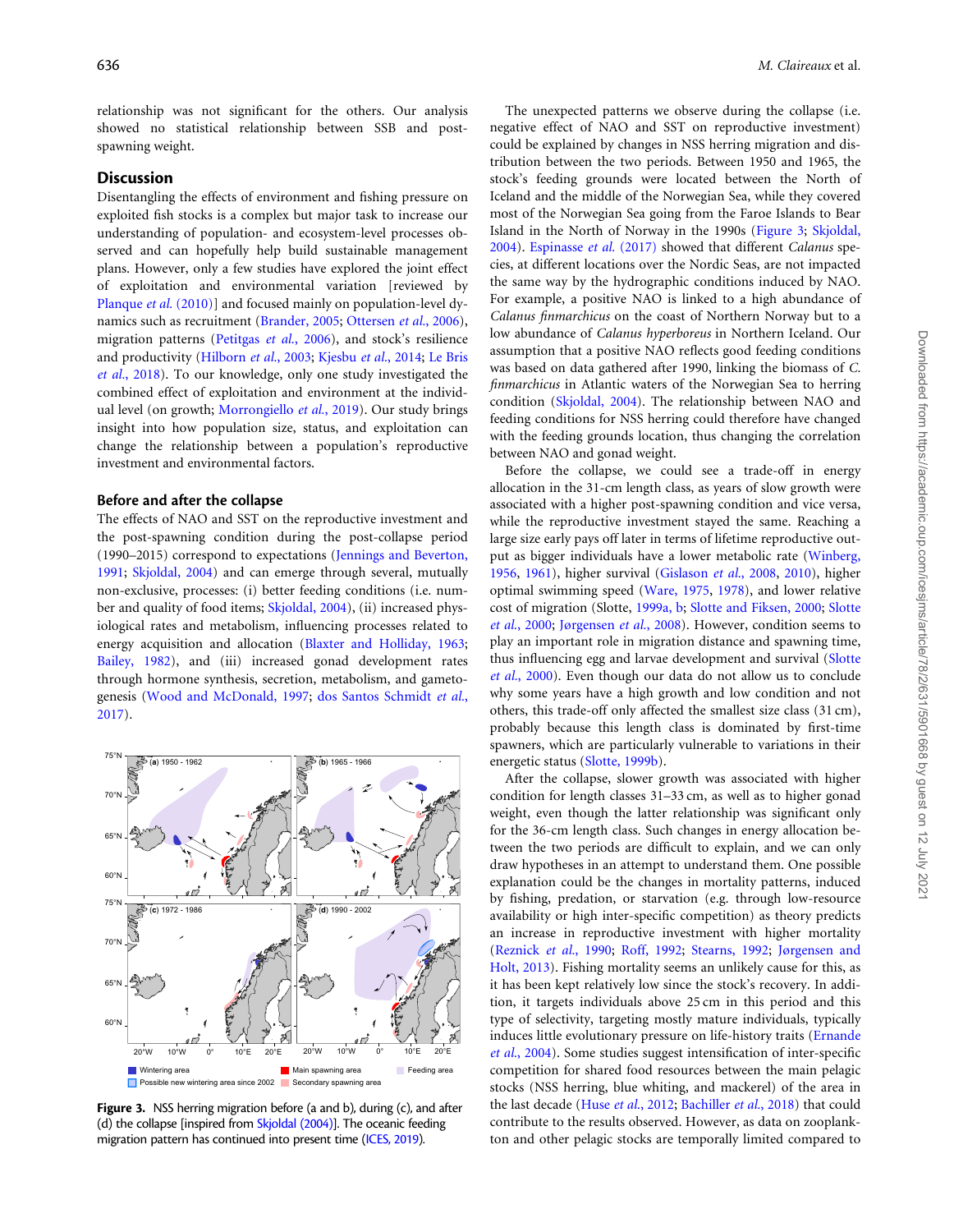<span id="page-6-0"></span>our time series, a more mechanistic approach is necessary to confirm or dismiss this hypothesis.

#### During the collapse

The positive relationship between mean annual growth rate and reproductive investment observed during the collapse period lends support to Reznick et al.['s \(2000\)](#page-8-0) hypothesis that challenged the then (and maybe still) dominating view where higher investment into reproduction would automatically mean lower investment into somatic growth, and there would be a clear trade-off between these two costs where the amount of available energy would be divided between the two. However, it is not only the allocation that is flexible but also the acquisition can be changing. This would mean that individuals can vary in their energy acquisition capacities, and those with high energy acquisition rate would have both high somatic growth rates and high reproductive investment, while the individuals with low-energy acquisition capacity would both grow slowly and reproduce less [\(Enberg](#page-7-0) et al.[, 2012](#page-7-0)). This is exactly what we observe in the collapse period, and to some extent in the period before the collapse ([Figure 2\)](#page-4-0), but why this pattern is reversed in the post-collapse period is not immediately clear to us.

Intra-specific competition could be assumed to have been low when the stock was in the collapsed state, and we do indeed observe higher mean yearly growth rates and size at age during the collapse, supporting the studies suggesting that intra-specific competition was low during this period ([Engelhard and Heino,](#page-7-0) [2004a;](#page-7-0) [Toresen, 1990\)](#page-8-0). However, reproductive investment and post-spawning weight show a negative relationship with the spawning stock size, implying potentially some other mechanisms of intra-specific competition, for example due to the stock having been restricted to a small area on the Norwegian coast ([Figure 3](#page-5-0)).

#### Do the observed changes have a genetic basis?

One issue that is often raised when investigating the effects of ex-ploitation on life-history traits (Heino et al.[, 2015](#page-7-0)), and that we could not address because of the nature of our data, is the contribution of genetic changes to the patterns observed. For example, are the differences in energy allocation (i.e. the relationship between mean age-at-length and gonad weight) observed before and after the collapse only phenotypic or do they have a genetic basis? First, the population collapse induced a potential bottleneck, meaning a loss of allelic diversity that may, in turn, affect phenotypic traits ([Maruyama and Fuerst, 1985](#page-7-0)). However, this hypothesis is not supported for NSS herring and it is not likely that the stock collapse durably affected the genetic pool of the population [\(Gaggiotti](#page-7-0) et al., 2009). Second, recent studies demonstrate that fishing can affect the allelic variation in a population while inducing no changes at the phenotypic level ([Giske](#page-7-0) et al., [2014;](#page-7-0) [Therkildsen](#page-8-0) et al., 2019). In addition, [Therkildsen](#page-8-0) et al. [\(2019\)](#page-8-0) showed that size-selective fishing caused greater loss of genetic diversity compared with size-independent fishing. These findings suggest that the loss of genetic diversity in NSS herring due to fishing may be stronger in the current period rather than before the collapse. As we could not investigate those questions in this article, we suggest the genetic analysis of historical NSS herring samples as an essential follow-up of this work.

Understanding how anthropogenic activities can directly or indirectly influence the relationship between life-history traits and environmental factors at the population level is important to ensure the correct use and interpretation of the data. This is especially true when relationships between traits or between traits and environment are extracted from observational data and then plugged into simulation models. We believe the findings presented in our article can help, for example in parameterizing models for management strategy evaluations, which often lack information about the effects of environment and intra-specific competition on central processes such as growth and recruitment, which are directly linked to reproductive investment and energy allocation.

# Data availability

The data is available upon request through the Norwegian Marine Data Centre (datahjelp@hi.no).

#### Supplementary data

[Supplementary material](https://academic.oup.com/icesjms/article-lookup/doi/10.1093/icesjms/fsaa123#supplementary-data) is available at the ICESJMS online version of the manuscript.

#### Acknowledgements

The authors are thankful to Kjell Arne Mork for providing Sea Surface Temperature and NAO data and several reviewers for their constructive comments.

# Funding

MC, KE, and MH acknowledge the Research Council of Norway for funding (ConEvolHer project, number 243735). TCdSS was supported by the National Council of Scientific and Technological Development (CNPq), Brazil (240467/2012-4).

#### Author contributions

MC: formal analysis, writing—original draft. TCdSS: writing—review and editing. EMO, AS, ØV: preliminary data analysis, writing—review and editing. . MH and KE: supervision, writing review and editing.

#### References

- Bachiller, E., Utne, K. R., Jansen, T., and Huse, G. 2018. Bioenergetics modeling of the annual consumption of zooplankton by pelagic fish feeding in the Northeast Atlantic. PLoS One, 13: e0190345.
- Bailey, R. S. 1982. The population biology of blue whiting in the North Atlantic. Advances in Marine Biology, 19: 257–355.
- Blaxter, J. H. S., and Holliday, F. G. T. 1963. The behaviour and physiology of herring and other clupeids. Advances in Marine Biology, 1: 261–394.
- Brander, K. M. 2005. Cod recruitment is strongly affected by climate when stock biomass is low. ICES Journal of Marine Science, 62: 339–343.
- Charlesworth, B. 1994. Evolutionary genetics: the nature and origin of mating types. Current Biology, 4: 739–741.
- Clarke, A., and Johnston, N. M. 1999. Scaling of metabolic rate with body mass and temperature in teleost fish. Journal of Animal Ecology, 68: 893–905.
- Corten, A. 2001. The role of "conservatism" in herring migrations. Reviews in Fish Biology and Fisheries, 11: 339–361.
- dos Santos Schmidt, T. C., Devine, J. A., Slotte, A., Claireaux, M., Johannessen, A., Enberg, K., Óskarsson, G. J., et al. 2020. Environmental stressors may cause unpredicted, notably lagged life-history responses in adults of the planktivorous Atlantic herring. Progress in Oceanography, 181: 102257.
- dos Santos Schmidt, T. C., Slotte, A., Kennedy, J., Sundby, S., Johannessen, A., Oskarsson, G. J., Kurita, Y., et al. 2017. Oogenesis and reproductive investment of Atlantic herring are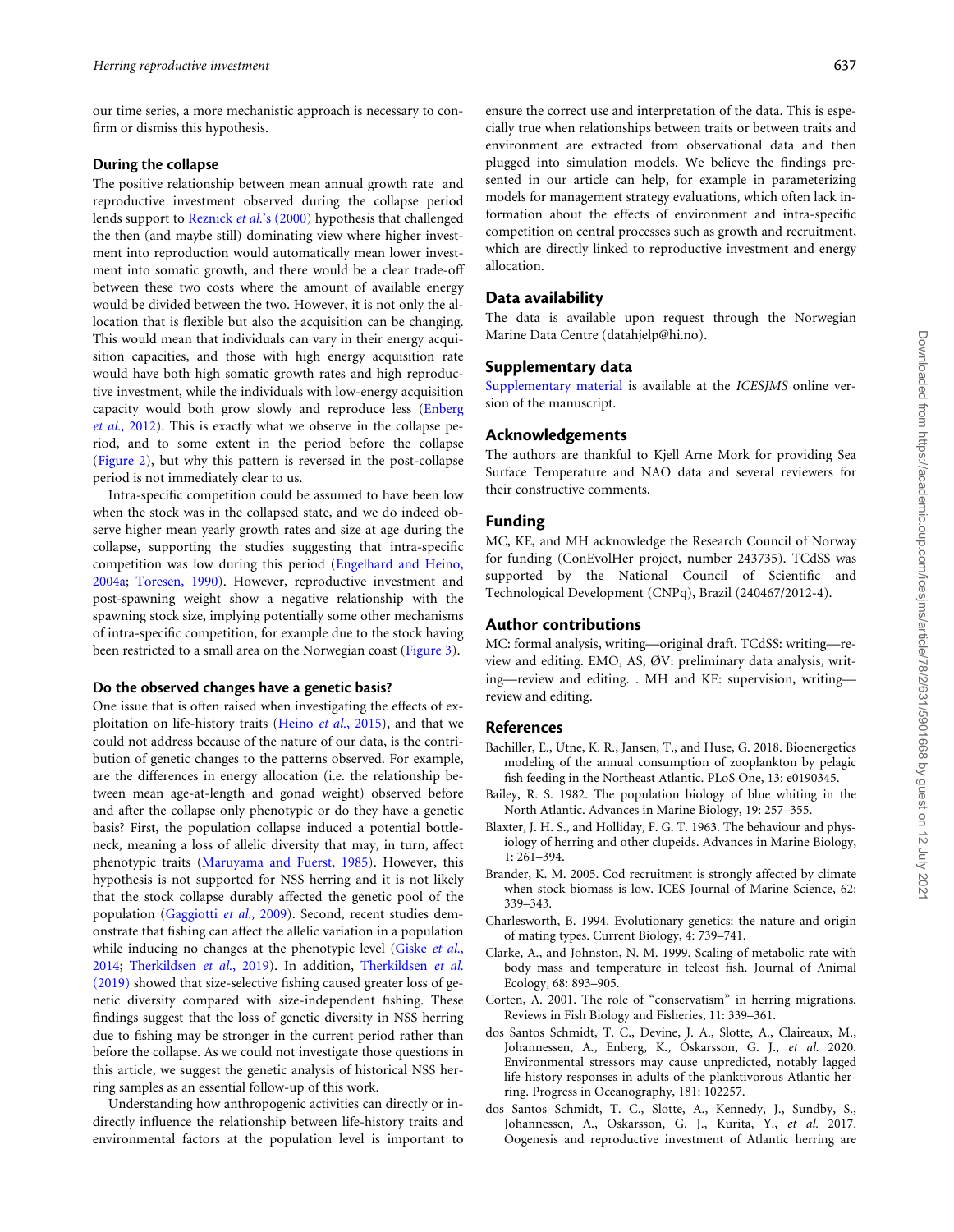<span id="page-7-0"></span>functions of not only present but long-ago environmental influences as well. Proceedings of the National Academy of Sciences of the United States of America, 114: 2634–2639.

- Dragesund, O., Johannessen, A., and Ulltang, Ø. 1997. Variation in migration and abundance of Norwegian spring spawning herring (Clupea harengus L.). Sarsia, 82: 97–105.
- Enberg, K., Jørgensen, C., Dunlop, E. S., Varpe, Ø., Boukal, D. S., Baulier, L., Eliassen, S., et al. 2012. Fishing-induced evolution of growth: concepts, mechanisms, and the empirical evidence. Marine Ecology, 33: 1–25.
- Engelhard, G. H., and Heino, M. 2004a. Maturity changes in Norwegian spring-spawning herring before, during, and after a major population collapse. Fisheries Research, 66: 299–310.
- Engelhard, G. H., and Heino, M. 2004b. Maturity changes in Norwegian spring-spawning herring Clupea harengus: compensatory or evolutionary responses? Marine Ecology, 272: 245–256.
- Ernande, B., Dieckmann, U., and Heino, M. 2004. Adaptive changes in harvested populations: plasticity and evolution of age and size at maturation. Proceedings of the Royal Society of London. Series B: Biological Sciences, 271: 415–423.
- Espinasse, M., Halsband, C., Varpe, Ø., Gislason, A., Gudmundsson, K., Falk-Petersen, S., and Eiane, K. 2017. The role of local and regional environmental factors for Calanus finmarchicus and C. hyperboreus abundances in the Nordic Seas. Polar Biology, 40: 2363–2380.
- Fabian, D., and Flatt, T. 2012. Life history evolution. Nature Education Knowledge,3: 24.
- Field, J. C., and Francis, R. C. 2002. Cooperating with the environment: case studies of climate and fisheries in the Northern California current. American Fisheries Society Symposium, 32: 245–260.
- Gaggiotti, O. E., Bekkevold, D., Jørgensen, H. B., Foll, M., Carvalho, G. R., Andre, C., and Ruzzante, D. E. 2009. Disentangling the effects of evolutionary, demographic, and environmental factors influencing genetic structure of natural populations: Atlantic herring as a case study. Evolution: An International Journal of Organic Evolution 63: 2939–2951.
- Giske, J., Eliassen, S., Fiksen, Ø., Jakobsen, P. J., Aksnes, D. L., Mangel, M., and Jørgensen, C. 2014. The emotion system promotes diversity and evolvability. Proceedings of the Royal Society B: Biological Sciences, 281: 20141096.
- Gislason, H., Daan, N., Rice, J. C., and Pope, J. G. 2010. Size, growth, temperature and the natural mortality of marine fish. Fish and Fisheries, 11: 149–158.
- Gislason, H., Pope, J. G., Rice, J. C., and Daan, N. 2008. Coexistence in North Sea fish communities: implications for growth and natural mortality. ICES Journal of Marine Science, 65: 514–530.
- Heino, M., Pauli, B. D., and Dieckmann, U. 2015. Fisheries-induced evolution. Annual Review of Ecology, Evolution, and Systematics, 46: 461–480.
- Hidalgo, M., Rouyer, T., Bartolino, V., Cervino, S., Ciannelli, L., ~ Massutí, E., Jadaud, A., et al. 2012. Context-dependent interplays between truncated demographies and climate variation shape the population growth rate of a harvested species. Ecography, 35: 637–649.
- Hilborn, R., Quinn, T. P., Schindler, D. E., and Rogers, D. E. 2003. Biocomplexity and fisheries sustainability. Proceedings of the National Academy of Sciences of the United States of America, 100: 6564–6568.
- Huse, G., Holst, J. C., Utne, K., Nottestad, L., Melle, W., Slotte, A., Ottersen, G., et al. 2012. Effects of interactions between fish populations on ecosystem dynamics in the Norwegian Sea—results of the INFERNO project preface. Marine Biology Research, 8: 415–419.
- ICES. 2019. Working Group on Widely Distributed Stocks (WGWIDE). ICES Scientific Reports. 1:36. 948 pp, doi: 10.17895/ices.pub.5574.
- ICES. 2017. Report of the Working Group on Widely Distributed Stocks (WGWIDE), 30 August–5 September 2017, ICES Headquarters, Copenhagen, Denmark. ICES CM 2017/ACOM: 23. 1111 pp.
- ICES. 2018. Report of the Workshop on the Determination of Reference Points for Norwegian Spring Spawning Herring (WKNSSHREF), 10–11 April 2018, ICES Headquarters, Copenhagen, Denmark. ICES CM 2018/ACOM: 45. 83 pp.
- Jennings, S., and Beverton, R. J. H. 1991. Intraspecific variation in the life history tactics of Atlantic herring (Clupea harengus L.) stocks. ICES Journal of Marine Science, 48: 117–125.
- Jönsson, K. I. 1997. Capital and income breeding as alternative tactics of resource use in reproduction. Oikos, 78: 57–66.
- Jorgensen, C., Enberg, K., Dunlop, E. S., Arlinghaus, R., Boukal, D. S., Brander, K., Ernande, B., et al. 2007. Ecology: Managing Evolving Fish Stocks. Science, 318: 1247–1248.
- Jørgensen, C., Dunlop, E. S., Opdal, A. F., and Fiksen, Ø. 2008. The evolution of spawning migrations: state dependence and fishing-induced changes. Ecology, 89: 3436–3448.
- Jørgensen, C., and Holt, R. E. 2013. Natural mortality: its ecology, how it shapes fish life histories, and why it may be increased by fishing. Journal of Sea Research, 75: 8–18.
- Kennedy, J., Skjæraasen, J. E., Nash, R. D. M., Slotte, A., Geffen, A. J., and Kjesbu, O. S. 2011. Evaluation of the frequency of skipped spawning in Norwegian spring-spawning herring. Journal of Sea Research, 65: 327–332.
- Kjesbu, O. S., Bogstad, B., Devine, J. A., Gjøsæter, H., Howell, D., Ingvaldsen, R. B., Nash, R. D., et al. 2014. Synergies between climate and management for Atlantic cod fisheries at high latitudes. Proceedings of the National Academy of Sciences of the United States of America, 111: 3478–3483.
- Kurita, Y., Meier, S., and Kjesbu, O. S. 2003. Oocyte growth and fecundity regulation by atresia of Atlantic herring (Clupea harengus) in relation to body condition throughout the maturation cycle. Journal of Sea Research, 49: 203–219.
- Law, R. 2000. Fishing, selection, and phenotypic evolution. ICES Journal of Marine Science, 57: 659–668.
- Le Bris, A., Mills, K. E., Wahle, R. A., Chen, Y., Alexander, M. A., Allyn, A. J., Schuetz, J. G., et al. 2018. Climate vulnerability and resilience in the most valuable North American fishery. Proceedings of the National Academy of Sciences of the United States of America, 115: 1831–1836.
- Maruyama, T., and Fuerst, P. A. 1985. Population bottlenecks and nonequilibrium models in population genetics. II. Number of alleles in a small population that was formed by a recent bottleneck. Genetics, 111: 675–689.
- McBride, R. S., Somarakis, S., Fitzhugh, G. R., Albert, A., Yaragina, N. A., Wuenschel, M. J., Alonso-Fernández, A., et al. 2015. Energy acquisition and allocation to egg production in relation to fish reproductive strategies. Fish and Fisheries, 16: 23–57.
- Mjanger, H., Hestenes, K., Olsen, E., Svendsen, B. V., and de lange Wenneck, T. 2006. Manual for Sampling of Fish and Crustaceans. Version 1.0. Institute of Marine Reserach, Bergen, Norway. http://84.89.132.1/~michael/barecore/Handbookfish-December-2006.pdf
- Morrongiello, J., Sweetman, P., and Thresher, R. 2019. Fishing constrains phenotypic responses of marine fish to climate variability. Journal of Animal Ecology, 88: 1645–1656.
- National Center for Atmospheric Research Staff (Eds). Last modified 22 May 2020. "The Climate Data Guide: Hurrell North Atlantic Oscillation (NAO) Index (PC-based)." Retrieved from [https://cli](https://climatedataguide.ucar.edu/climate-data/hurrell-north-atlantic-oscillation-nao-index-pc-based) [matedataguide.ucar.edu/climate-data/hurrell-north-atlantic-oscil](https://climatedataguide.ucar.edu/climate-data/hurrell-north-atlantic-oscillation-nao-index-pc-based) [lation-nao-index-pc-based.](https://climatedataguide.ucar.edu/climate-data/hurrell-north-atlantic-oscillation-nao-index-pc-based)
- Olsen, E. M., Melle, W., Kaartvedt, S., Holst, J. C., and Mork, K. A. 2007. Spatially structured interactions between a migratory pelagic predator, the Norwegian spring-spawning herring Clupea